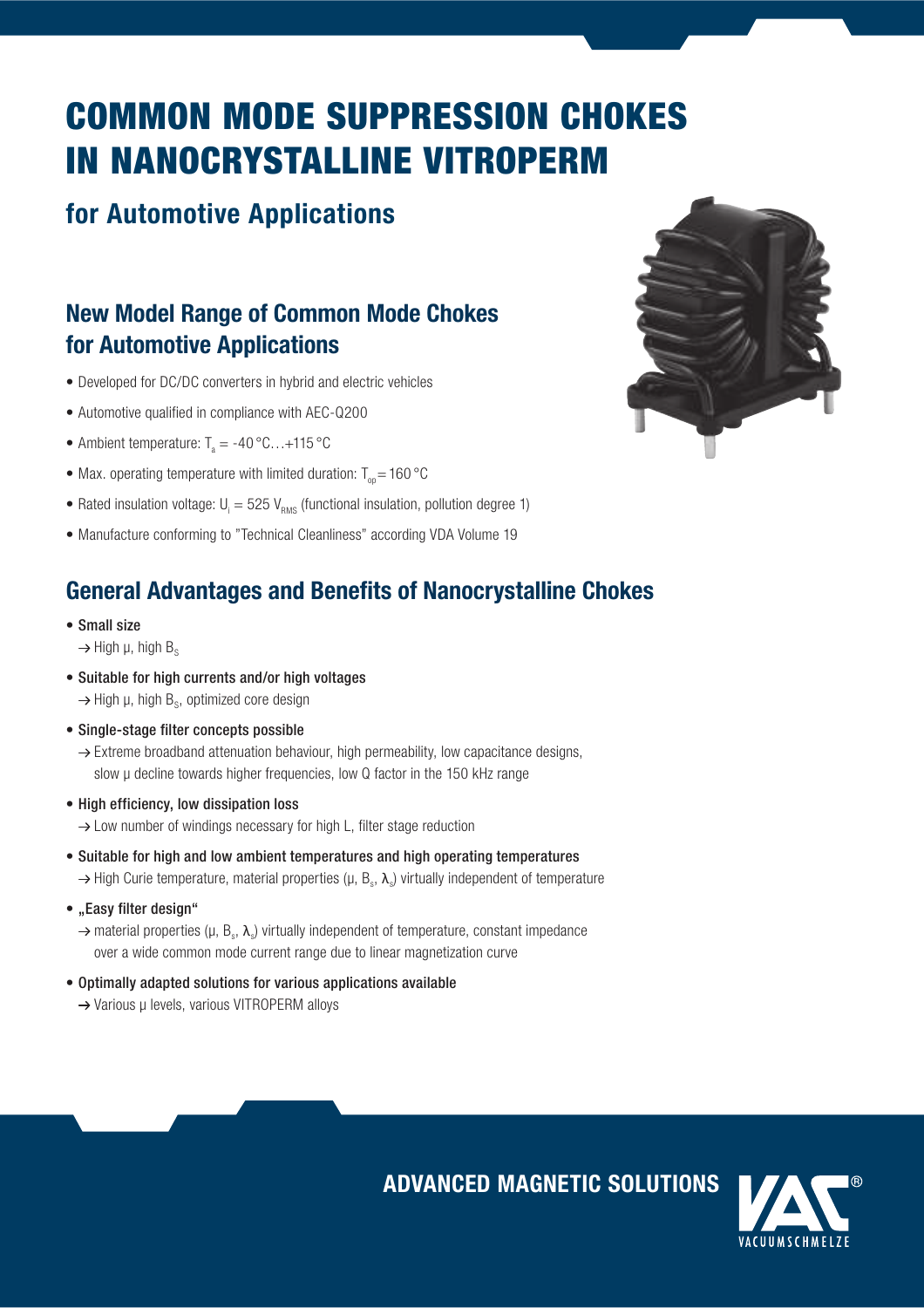#### VITROPERM: Making the most of iron

The nanocrystalline VITROPERM® alloys are materials based on iron, silicon and boron with additions of niobium and copper. By using rapid solidification technology, which VAC is one of only very few companies in the world to have mastered, they are produced as thin strips in a single step in their final thickness of approximately 18 μm. High-purity raw materials are melted at 1,300 °C and cast onto a cooled, spinning copper wheel. A cooling rate of 1 million degrees Kelvin per second results in an amorphous ribbon, which undergoes a heat treatment at 500 °C to 600 °C to form the nanocrystalline microstructure. On special winding machines, the strips are further processed into toroidal tape-wound cores with outside diameters of 2 mm to 600 mm.

The two-phase structure with fine crystalline grains (mean diameter 10 - 40 nm) resulting from the heat treatment is embedded in an amorphous residual phase. This structural feature is the prerequisite for achieving the highest permeability and the lowest coercivity values. In addition, the low ribbon thickness and the relatively high electrical resistance of 1.1 - 1.2 μΩm ensure the lowest eddy current losses and an excellent frequency response of the permeability. The combination of these properties together with a saturation flux density of 1.2 T and excellent thermal properties, make the nanocrystalline soft magnetic state-of-the-art VITROPERM material the universal solution for EMC problems, superior in many ways to conventional ferrites and amorphous material solutions.





Crystalline Structure Amorphous Structure Nanocrystalline Microstructure

Rapid solidification technology for the manufacture of metal ribbons with an amorphous (vitreous) structure

Nanocrystalline cores and components have already been used with great success for many years in common mode suppression chokes (CMC) in automotive applications due to their superior soft magnetic properties. Through the use of cost-effective alloying elements (Fe based) and modern large-scale series production, VITROPERM has already established itself as a competitive solution in many diverse applications.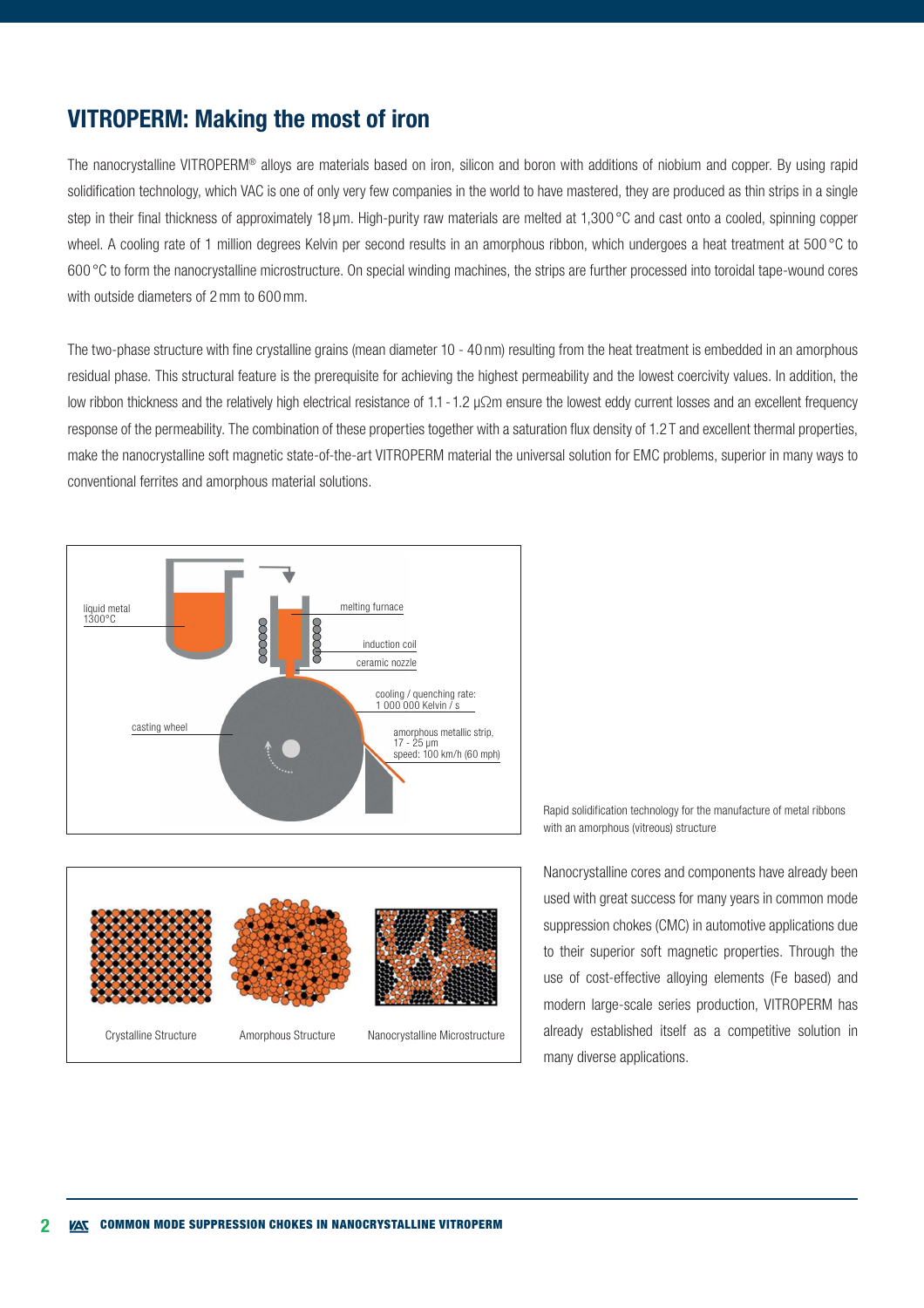# Type 1: Dimensions 37 mm x 25 mm x 35 mm







| <b>Type</b> | <b>Dimensions</b>     | Windings<br>Core (magn.) |                  |               | $I_N$ | $L$ [mH]          |                | IZI [Ω]  |           | $I_{\text{unbal.}}$ [MA] |                |    |
|-------------|-----------------------|--------------------------|------------------|---------------|-------|-------------------|----------------|----------|-----------|--------------------------|----------------|----|
| T60405-R    | $l \times b \times h$ | Ext. Dia x int. Dia      |                  | No. of        |       |                   |                |          |           |                          |                |    |
|             | [mm]                  | $x h$ [mm]               | $\emptyset$ [mm] | Wind.         | [A]   | 10 <sub>kHz</sub> | <b>100 kHz</b> | $10$ kHz | $100$ kHz | 10 kHz                   | <b>100 kHz</b> | DC |
| 6127-X010   |                       |                          | 1.12             | $2 \times 20$ | 8     | 26.8              | 6.2            | 1,770    | 6,630     | 16                       | 33             | 14 |
| 6127-X011   |                       |                          | 1.18             | $2 \times 18$ | 9     | 21.7              | 5.0            | 1,440    | 5,320     | 18                       | 36             | 16 |
| 6127-X012   |                       |                          | 1.25             | $2 \times 16$ | 10    | 17.1              | 4.0            | 1,130    | 4,180     | 20                       | 41             | 18 |
| 6127-X013   |                       |                          | 1.32             | $2 \times 14$ | 11    | 13.1              | 3.1            | 867      | 3,180     | 23                       | 47             | 20 |
| 6127-X014   | 37 x 25 x 35          | $25 \times 16 \times 10$ | 1.4              | $2 \times 13$ | 12    | 11.3              | 2.7            | 748      | 2,730     | 24                       | 50             | 22 |
| 6127-X007   |                       |                          | 1.5              | 2x11          | 13    | 8.1               | 1.9            | 535      | 1,930     | 29                       | 59             | 26 |
| 6127-X008   |                       |                          | 1.6              | 2x10          | 14.5  | 6.7               | 1.6            | 442      | 1,590     | 32                       | 65             | 28 |
| 6127-X022   |                       |                          | 1.8              | 2x8           | 19.4  | 4.3               | 1.0            | 284      | 1,030     | 40                       | 81             | 35 |
| 6127-X009   |                       |                          | 1.9              | 2x7           | 21    | 3.3               | 0.8            | 216      | 780       | 45                       | 93             | 40 |

Other designs available on request.

#### Example: T60405-R6127-X022